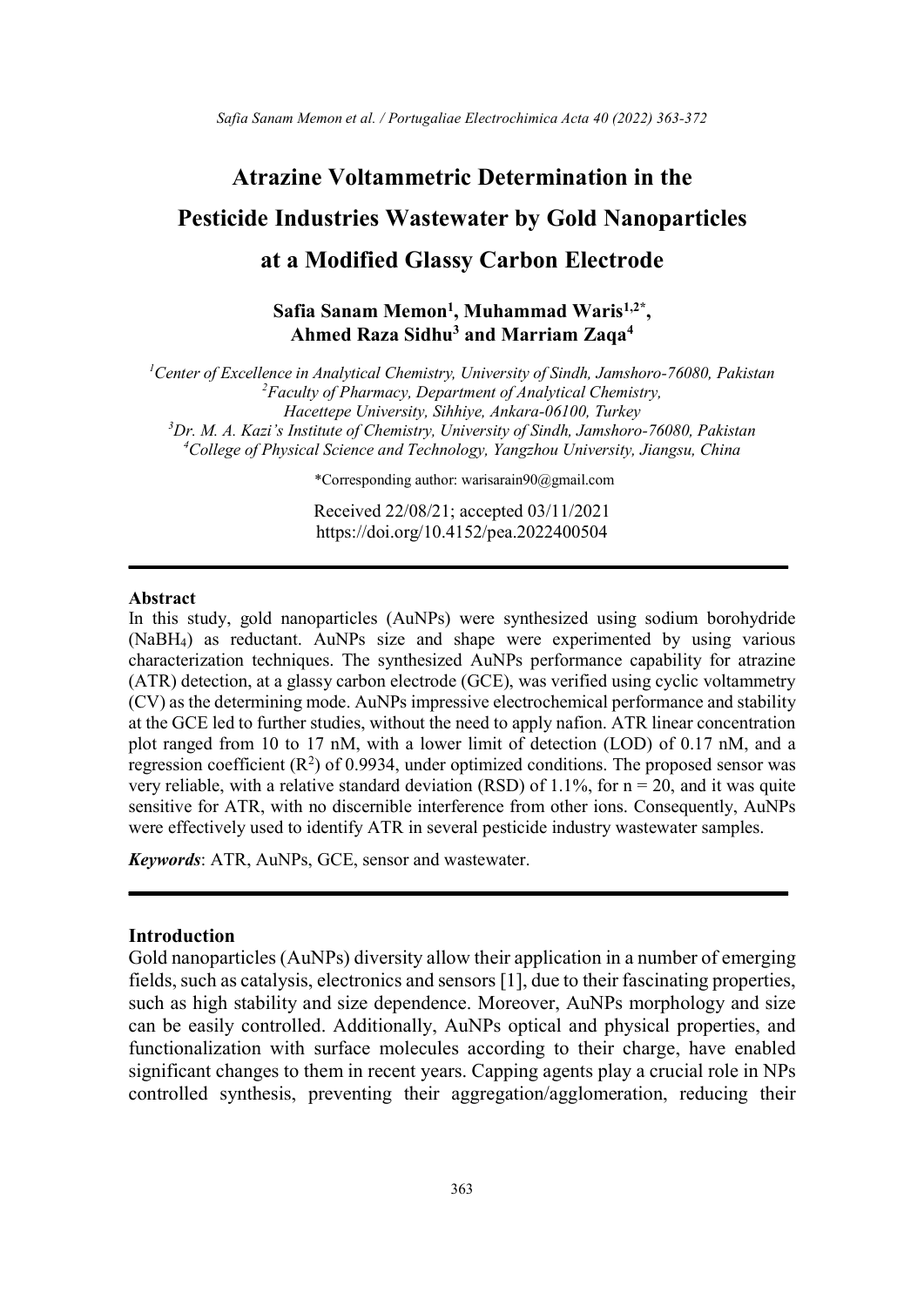toxicity, controlling their reactivity, and providing a better understanding of electrontransfer dynamics phenomena [2-4].

Over the last 20 years, organotin compounds have been widely used as pesticides [5]. However, their alarming physiological effects led to the study of synthetic routes. The physical and chemical properties of special compounds, such as ametryn, prometryn, simazine, simeton, cephradine [6] and ATR, along with their biochemical behavior, have been taken into great consideration.

Despite being a problematic pesticide, ATR is listed among the approved products for farming and growing use on a variety of crops, such as cocoa, coffee, pecans, groundnuts, hops, carrot, celeriac, celery, sugar beet and potatoes, in various parts of the world, to control fungal diseases.

The selective detection of compounds by various methods has been reviewed by Saleh IA et al. [7]. A study conducted on ATR (0.01 to 10 mg/L) biological treatment showed that submerged biological aerated filters (SBAFs), with a consortium of adapting bacteria, could remove it from wastewater, in a pilot-scale trial, up to 97.9%. Amounts higher than the guideline value of 3 µg/L in water were considered threatening [8]. This work aimed to study the possible use of AuNPs/GCE for ATR electrochemical measurement, in the pesticide industry wastewater, using CV. Electrochemical parameters, such as buffers, solution pH, CV, stirring rate, accumulation potential and time, were adjusted. The sensor analytical capabilities, such as sensitivity, selectivity and accuracy, were thoroughly investigated.

# Experimental

# Chemical reagents

In the current work, analytical reagents and chemicals that needed no further purification were utilized and purchased from BDH and Merck. The deionized water used in preparing most of the solutions was Milli-Q®, of low recommended conductivity. An ATR methanol standard solution was prepared.

# Instrumentation

For recording spectra in the range from 400 to 1100 nm, a Lambda 2 model (Perkin-Elmer) UV-visible spectrometer was used. A Jeol (JSM 6380A) model device was employed for performing scanning electron microscopy (SEM). The CV recording was assisted by the 760 model potentiostat, of CH instruments (Texas, USA).

#### AuNPs growth

300 µL of 0.2% chloroauric acid (HAuCl4) were used for AuNPs synthesis. The solution was further filled with 5mL deionized water. To this, 100 µL of 0.1 M sodium hydroxide (NaOH), with 4 mL of a NaBH4 solution, were added. AuNPs growth was evident from the solution wine red color. To study AuNPs synthesis, a UV-vis spectrophotometer, in the range from 200 to 800 nm, was utilized. AuNPs absorbance was measured with a blank reagent, at a SPR wavelength of 518 nm.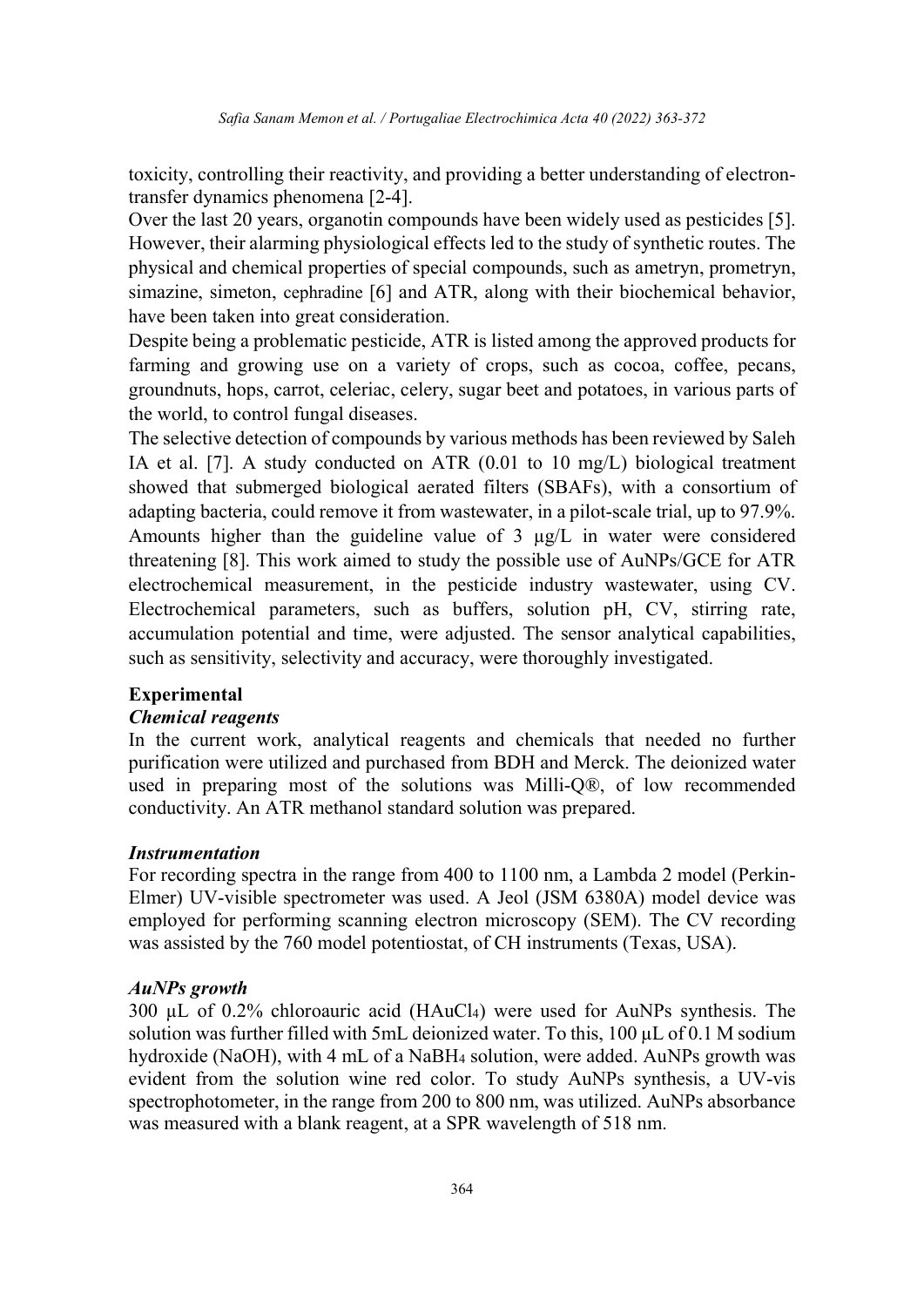## Electrode fabrication with AuNPs

About 5 uL AuNPs were carefully dropped on the top of the GCE conductive surface, which was then dried at room temperature.

#### GCE modification by AuNPs

The GCE modification was done by adding a layer of AuNPs, soaking it in a 4 mL Britton–Robinson buffer (BRB) (pH 6) solution with ATR, at the desired concentration, for each 10 mL volumetric flask. Deionized water was added to the solution, which was put in an electrochemical cell. Under the optimized conditions, CV was employed for the solution analysis. The obtained CVs were compiled and recorded for use in various standard solutions, while ATR determination was being performed.

## Applicability of the method for real samples

Approximately 4 mL of industrial wastewater samples were dissolved in a 4 mL BRB (pH 6) solution, and the volume was increased to 10 mL with deionized water. The AuNPs/GCE CVs obtained by the system proved to be accurate for a standard ATR solution. The sensor also analyzed ATR by simple calibration, to confirm the results with a standard addition method.

## Results and discussion

#### UV-vis spectroscopic study

UV-vis spectroscopy is one of the most commonly used techniques for preliminary characterization. AuNPs synthesis was performed by using varied concentrations of reagents, such as HAuCl4, NaOH and NaBH4. When all the parameters were optimized, a blue shifted peak was obtained (Fig. 1).



Figure 1. UV-vis spectra of derived AuNPs, with a time lapse study.

AuNPs absorption peak shows a surface plasmon on the absorption band at 508 nm, which exhibits a specific wine red color [9]. This phenomenon, called surface plasmon resonance (SPR), is produced by the electrons oscillation on AuNPs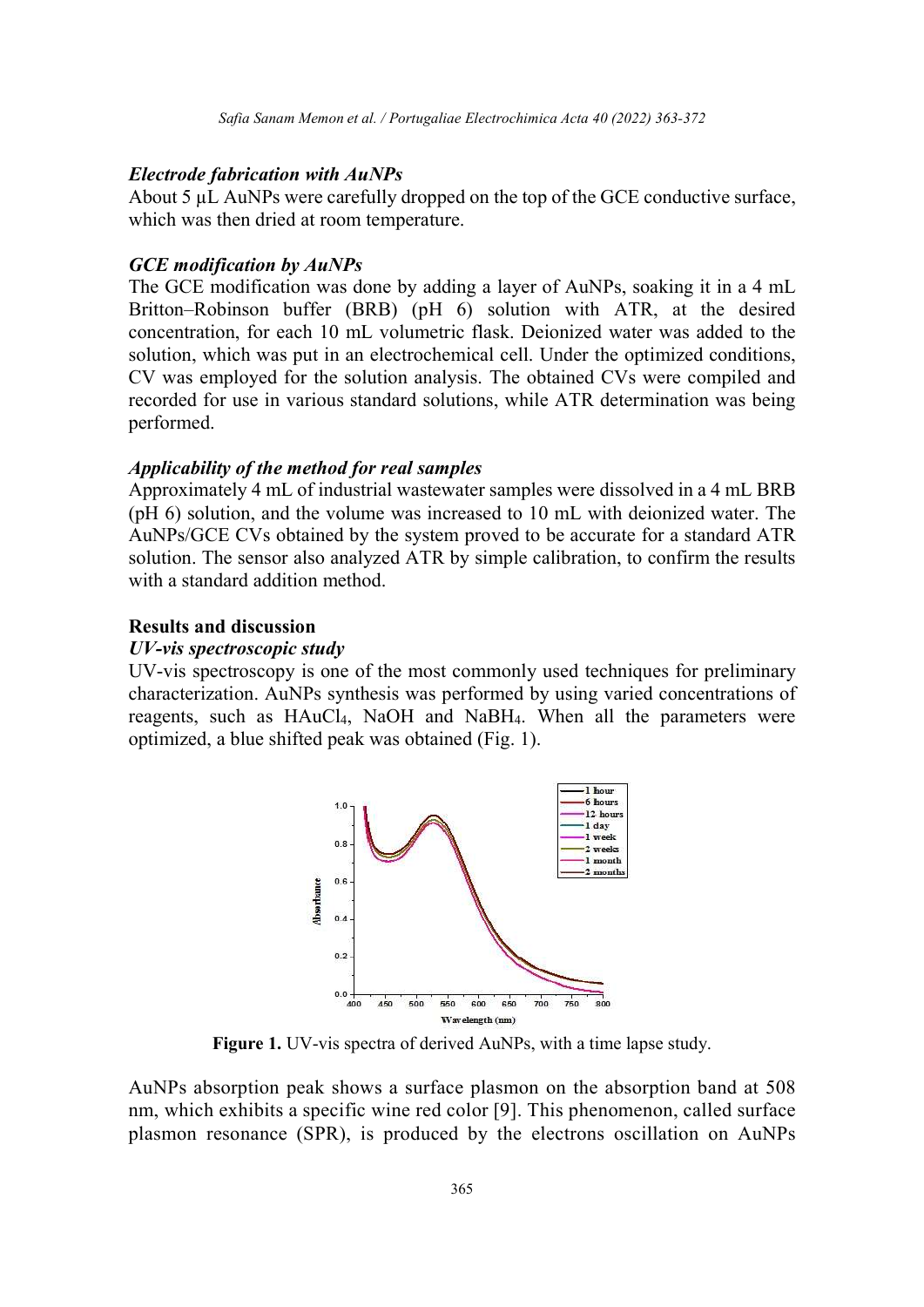surface, resulting in their synthesized different shades and shapes that are size dependent [10]. Most importantly, AuNPs exhibited remarkable stability in aqueous solutions, even without stabilizing agents or surfactants, using red cabbage extracts under UV light and its catalytic activity.

## AuNPs surface characterization by X-Ray Diffraction (XRD)

AuNPs crystalline surface is illustrated by the diffraction peaks (Fig. 2) of XRD data, at  $2\theta = 37.98^{\circ}$  (1 1 1), 44.08° (2 0 0), 64.34° (2 2 0) and 77.36 ° (3 1 1), as reported by Yan et al. [11]. The strong signal attributed to the orientation was predominant at (1 1 1), indicating that these particles are nanoscale sized, with an affinity to similar particles, and that they adjust to a highly stable low energy surface.



Figure 2. XRD pattern of AuNPs in powdered form.

# ATR CV characterization by AuNPs/GCE

CV was used as the voltammetric mode for studying ATR electrochemical behavior, and it was recorded in a BRB (0.04 M, pH 7) solution with AuNPs/GCE. It clearly reveals a strong peak related to ATR reduction process (Fig. 3a).



Figure 3a. Typical ATR CV.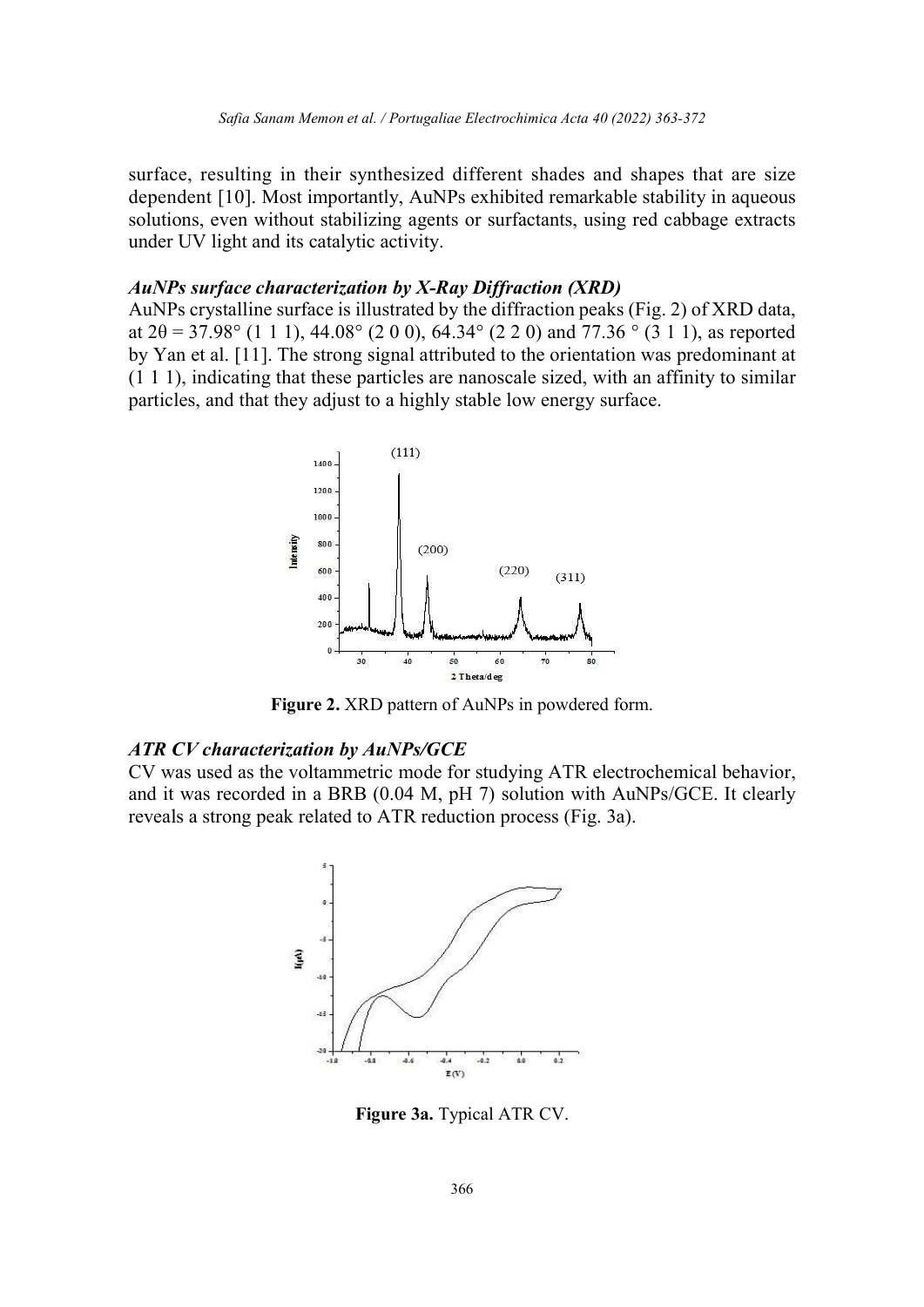According to this reduction peak, these signals contribute to the possible reaction route for ATR degradation, which was carried out by the electrochemical method [12]. Since full protonation influences the substitution at the ring, and creates one or more dealkylated products, the reaction medium acidity has a significant impact on ATR degradation (Fig. 3b). The carbon (C) atoms of the ring linked to amines will be susceptible to electrophilic assault in a similar way. The steric barrier should be greater for the C molecule adjacent to the ethylamine group, because the latter has no chain ramifications, and it has one C atom less than that of the isopropylamine group.



Figure 3b. ATR degradation pathway.

## Comparison between bare GCE and AuNPs/GCE

The modified GCE electrochemical sensing capability for ATR determination has been studied with three different phases of electrodes, using 2 mL of a slightly acidic medium. The BRB solution, with pH 5 and a molar concentration of 0.04 M (Fig. 4), produced ATR low determination, when the bare GCE was put to work. In comparison, AuNPs/GCE showed an elevated peak current  $(I_p)$  corresponding to the AuNPs electron transfer action that was affected by the synergistic catalytic behavior. It must be kept in mind that nafion [13], as binding reagent, had no noticeable effect on ATR reduction.



Figure 4. CVs of bare GCE, mod-GCE and mod-GCE with an analyte.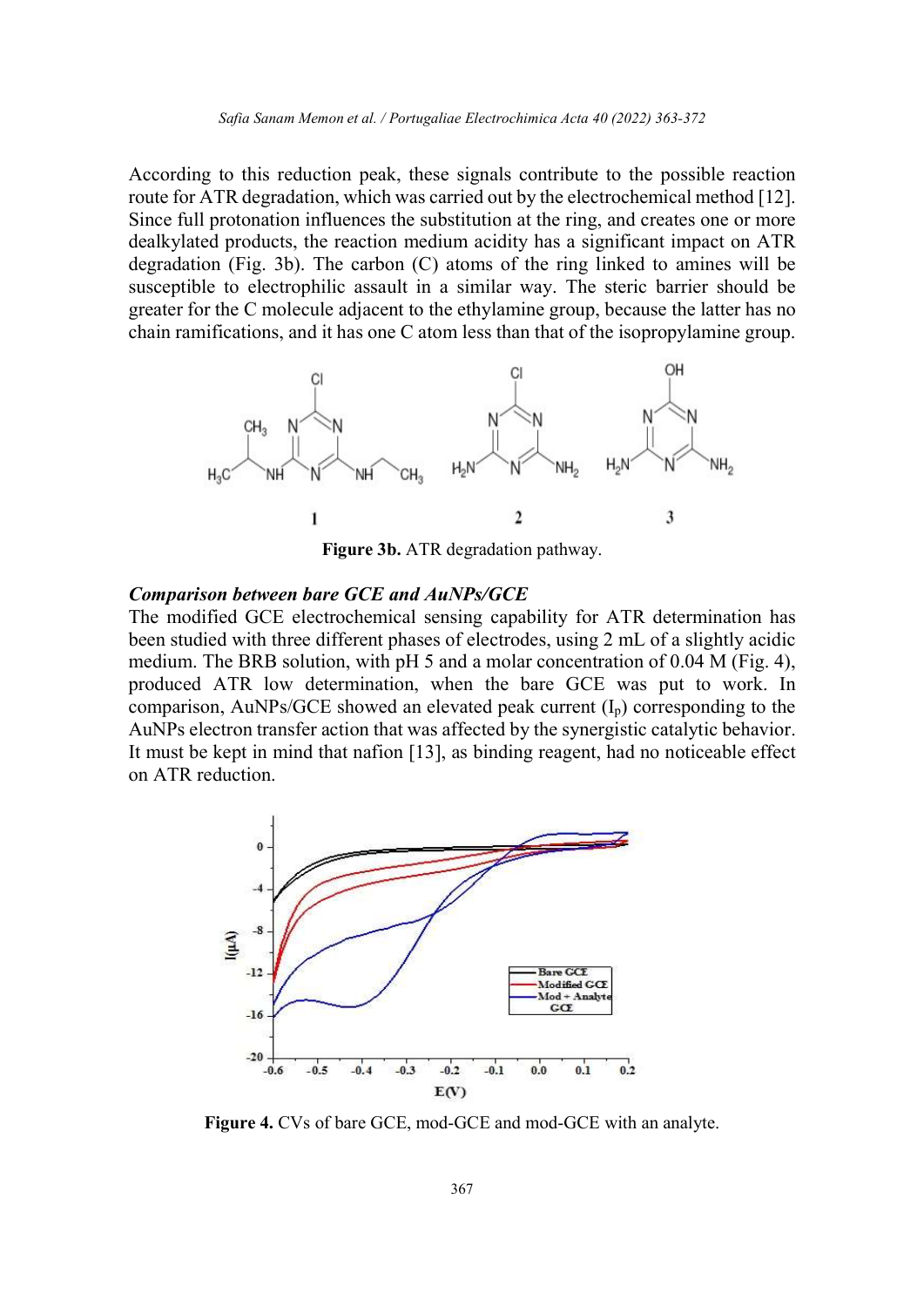## Voltammetric mode selection

Various voltammetric modes, such as CV, square-wave voltammetry (SWV) and differential pulse voltammetry (DPV), were investigated utilizing AuNPs/GCE. for ATR determination. ATR CV determination mode showed a higher peak potential  $(E_p)$  than that of other modes (Fig. 5).



Figure. 5 Voltammetric mode study.

## AuNPs amount impact on the GCE surface

The  $I_p$  value increased as AuNPs volume was raised at the GCE surface (Fig. 6).



Figure 6. AuNPs coating amount (5 to 15 µl) impact on the GCE.

This indicated an efficient electrons transport network inside AuNPs. Although this layer was also responsible for giving a high surface area to the GCE, the excessive electrons transfer sites provided by AuNPs widened the peak shape. Thus, one 5 µl drop was found to be sufficient for GCE modification. The cations pre-concentration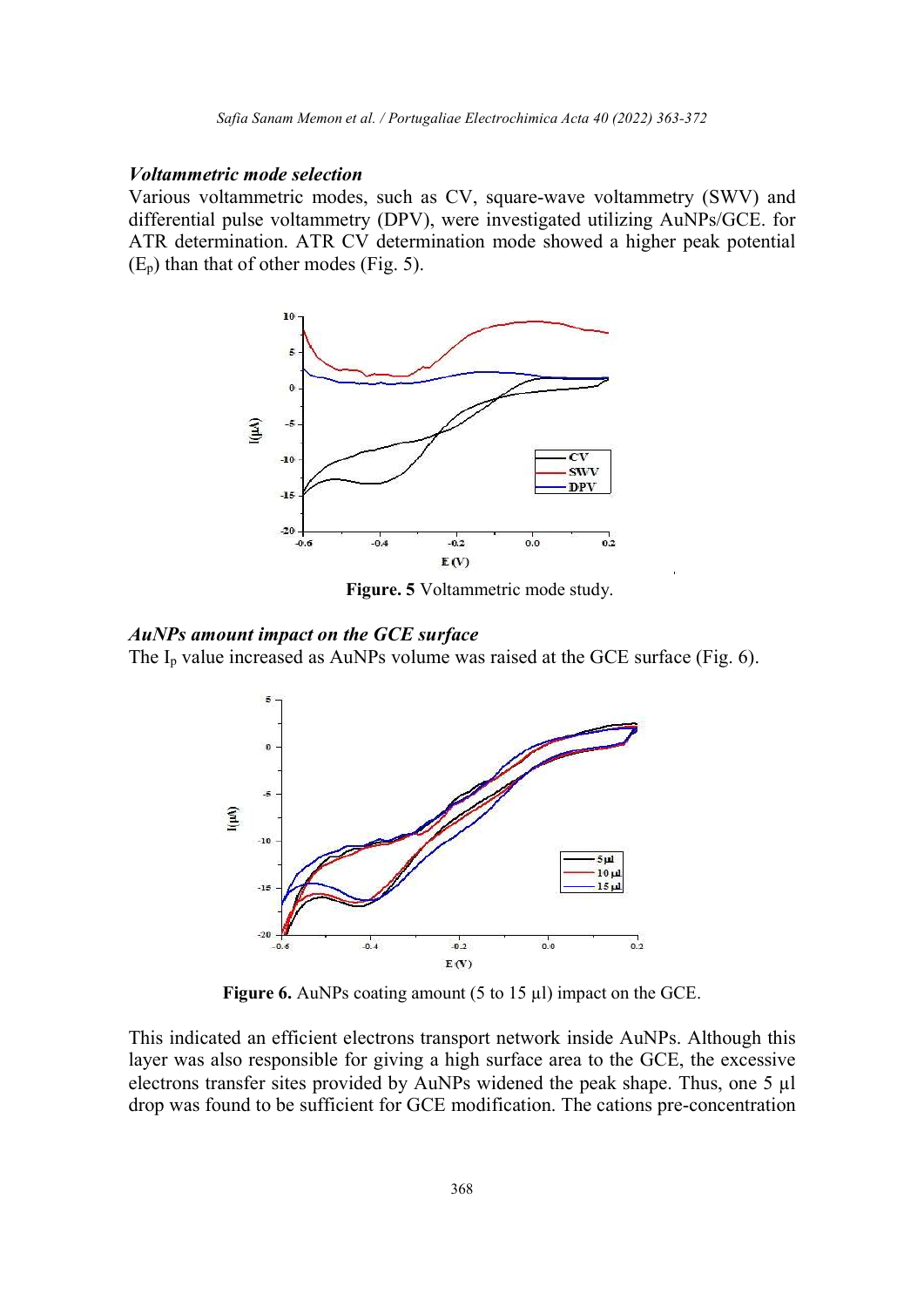at the electrode/solution interface was greatly induced by the ion exchanging property, which improved ATR electrochemical response [13].

## Electrolytes and Ph values effects

ATR was quantified using three different electrolytes (acetate, phosphate and BRB), aiming to achieve the finest peak shape and quality response. Fig. 7a clearly shows that the BRB had the best electrochemical results. Hence, it was finalized for further ATR determinations with AuNPs/GCE.



Figure 7. ATR CVs (a) with three different electrolytes; (b) with pH variations (2 to 13).

The recorded BRBs, with different Ph values (from 2 to 13), showed a slight  $I<sub>p</sub>$  and  $E_p$  dependence on the supporting electrolyte (SE) pH. A shift towards higher current values with increasing pHs was examined, and this was confirmed by the change in the peak position, as well as in  $I_p$ , causing a disturbance in its shape (Fig. 7b).

Since a fine shaped peak was obtained with pH 3, additional CVs and calibration plots were recorded at this pH. ATR electrochemical nature has also been investigated, to study its reaction mechanism and structural changes with these variations in the pH. The cathodic peak was slightly dependent on the pH, rising to slightly higher values with an increase in the latter, but the peak shape was being compromised. Thus, CV, with a BRB electrolyte (pH 3) confirmed the reduction peak at -10.3 V.

# Interference study

The study of the interference from other ions that are persistently found with ATR is an important key to understand the sensor selectivity. In this aspect, other pesticides were analyzed, and the response of the interfering species towards the signal of the electrode developed for ATR determination was also recorded. All the interfering ions were combined at the 1:1 ratio among the pesticides. Table 1 shows the results of the interference with other pesticides. A positive value reflects an increase in the real detection feedback, while a negative value indicates its  $10 \mu M$  drop. These results reveal a considerable interference from the majority of the studied ions on ATR signals. Only few ions showed a minor positive or negative interference, but each case was within the tolerable RSD of  $\pm$ 5%. This study suggests that the fabricated sensor proved to be highly selective for ATR monitoring in real samples.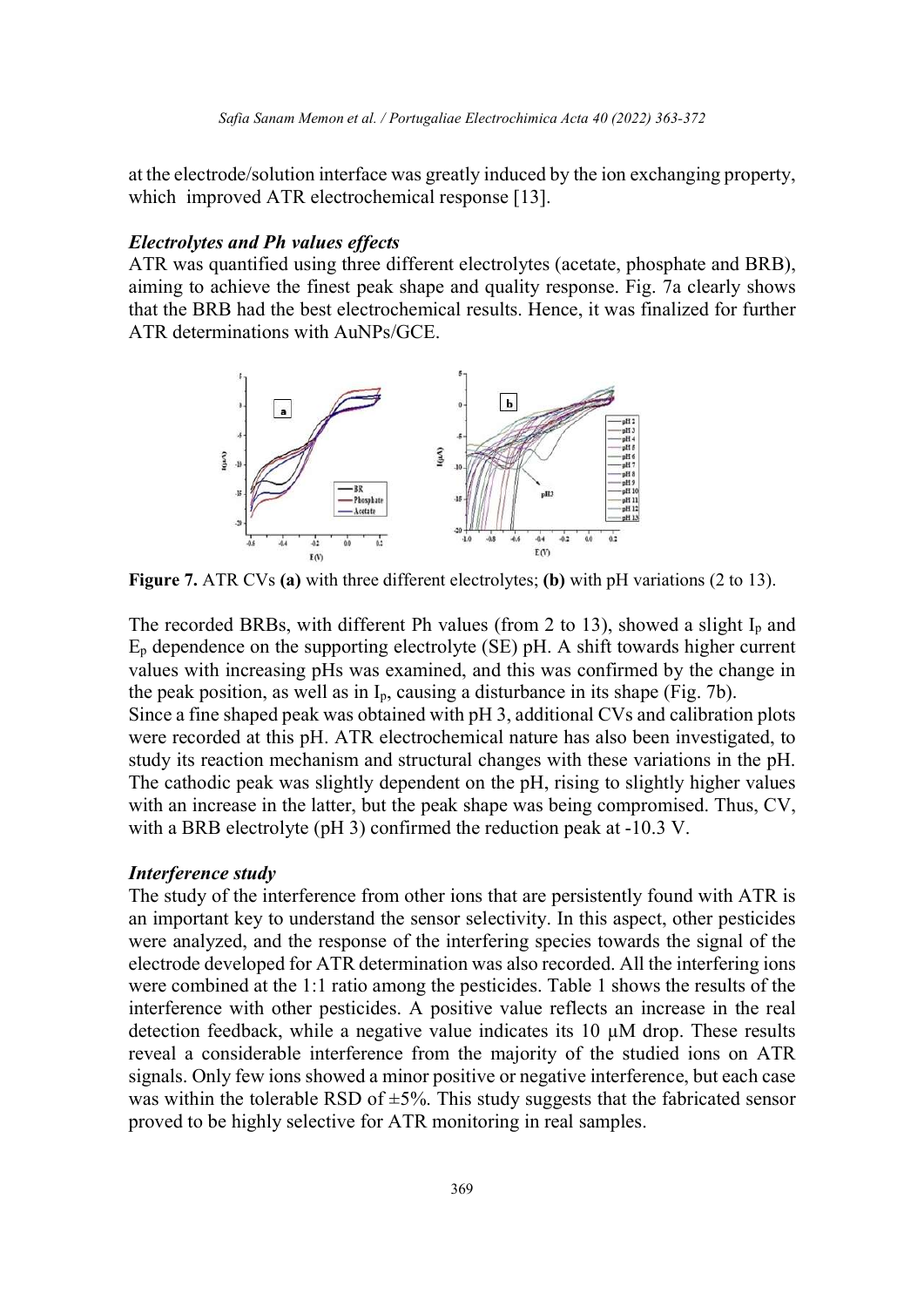| <b>Interfering species</b> | Ratio       | <b>RSD</b> |
|----------------------------|-------------|------------|
|                            |             | $(\%)$     |
| Nitenpyram                 | 1:1         | 4.03       |
| Bispyribac sodium          | 1:1         | 3.98       |
| Fipronil                   | 1:1         | $-2.29$    |
| Bensulfuran methyl         | 1:1         | 4.88       |
| Imidaclopride              | 1:1         | $-0.98$    |
| Azocyclotin                | 1:1         | 3.33       |
| Haloxyfop                  | $1 \cdot 1$ | 1.98       |

Table 1. Interference of co-existing ions on ATR determination.

# CV method analytical performance for ATR

The calibration curves for CV ATR determination, in a 0.04 M BRB (pH 7) solution, are displayed in Figs. 8a and b.  $I_p s$  were absolutely proportional to ATR concentrations ranging from 10 to 70 nM, with the identification and quantitation limits (LOQ) of 0.17 and 0.58 nM, respectively. Due to ATR high health risks, recently updated data base could be not found. Therefore, this work can serve as a reference for further studies in this research domain.



Figure 8. ATR CVs and calibration graph on the AuNPs/GCE electrode in a 0.04 mol/L BRB solution, at pH 3.0.

## Applicability of the developed method for ATR determination in wastewater

For ATR determination, water samples were collected from the pesticide industry areas in the Sindh, near the Kotri barrage, and artificial samples were prepared. All the water samples filtration was performed using a 40 mm filter paper (Whattman). The linear relation has been used for ATR quantification. According to the results, ATR was determined in the range from 73.685 to 81.982 nM, in the real water sample, as shown in Table 2.

| Industrial wastewater samples | <b>Calibration method</b> | <b>Standard addition method</b> |
|-------------------------------|---------------------------|---------------------------------|
| Sample 1                      | $82.073 \pm 6.61$         | $81.982 \pm 4.32$               |
| Sample 2                      | $74.025 \pm 3.05$         | $73.685 \pm 2.88$               |
| Sample 3                      | $77.551 \pm 5.18$         | $77.456 \pm 4.92$               |
| Sample 4                      | $79.652 \pm 6.81$         | $78.618 \pm 4.92$               |

Table 2. ATR determination by AuNPs/GCE in the pesticide industry wastewater.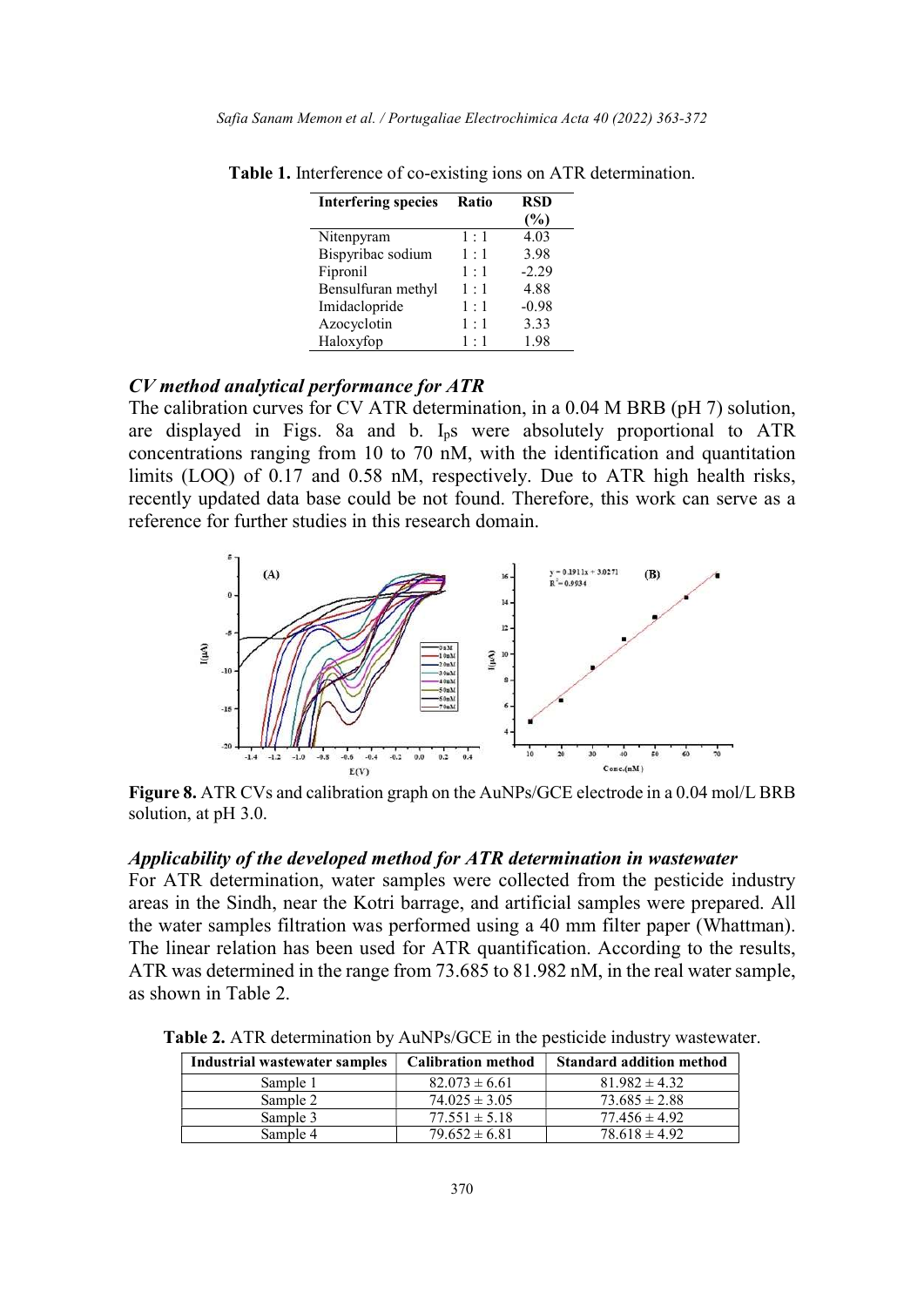# **Conclusion**

This work reports a ground-breaking AuNPs synthesis. The synthesized material proved to be one of its kind for ATR pesticide detection, which is currently being utilized in Pakistan. The proposed study highlights the degradation of ATR derivatives that are potentially more harmful, and serves to make the concerned authorities more aware of the need for the controlled use of the studied pesticide. The proposed sensor is relevant, under the economical point of view, while it keeps its high sensitivity and selectivity.

# Acknowledgements

The authors acknowledge the National Centre of Excellence in Analytical Chemistry (NCEAC) and the Department of Analytical Chemistry, of the Hacettepe University in Ankara, Turkey, for providing all the financial support required in this research work.

# Author's contributions

Safia Sanam Memon: collected the data; performed the analysis. Muhammad Waris: inserted the data and analysis tools; wrote the paper. Ahmed Raza Sidhu: conceived and designed the analysis. Marriam Zaqa: other contributions.

# References

- 1. Dimitratos N, Hammond C, Kiely CJ, et al. Catalysis using colloidal-supported gold-based nanoparticles. Appl Petrochem Res. 2014;4(1):85-94. DOI: https://doi.org/10.1007/s13203-014-0059-9
- 2. Niu Z, Li Y. Removal and utilization of capping agents in nanocatalysis. Chem Mat. 2014;26(1):72-83. DOI: https://doi.org/10.1021/cm4022479
- 3. Kumar A, Das N, Satija NK, et al. A Novel Approach towards Synthesis and Characterization of Non-Cytotoxic Gold Nanoparticles Using Taurine as Capping Agent. Nanomaterials. 2020;10(1):45. DOI: https://doi.org/10.3390/nano10010045
- 4. Tanner EE, Tschulik K, Tahany R, et al. Nanoparticle capping agent dynamics and electron transfer: polymer-gated oxidation of silver nanoparticles. J Phys Chem C. 2015;119(32):18808-18815. DOI: https://doi.org/10.1021/acs.jpcc.5b05789
- 5. Oliveira RC, Santelli RE. Occurrence and chemical speciation analysis of organotin compounds in the environment: a review. Talanta. 2010;82(1):9-24. DOI: https://doi.org/10.1016/j.talanta.2010.04.046
- 6. Zhong J, Shen Z, Yang Y, et al. Preparation and characterization of uniform nanosized cephradine by combination of reactive precipitation and liquid antisolvent precipitation under high gravity environment. Int J Pharm. 2005;301:286- 293. DOI: https://doi.org/10.1016/j.ijpharm.2005.06.005
- 7. Saleh IA, Zouari N, Al-Ghouti MA. Removal of pesticides from water and wastewater: Chemical, physical and biological treatment approaches. Environment Technol Innov. 2020:101026. DOI: https://doi.org/10.1016/j.eti.2020.101026